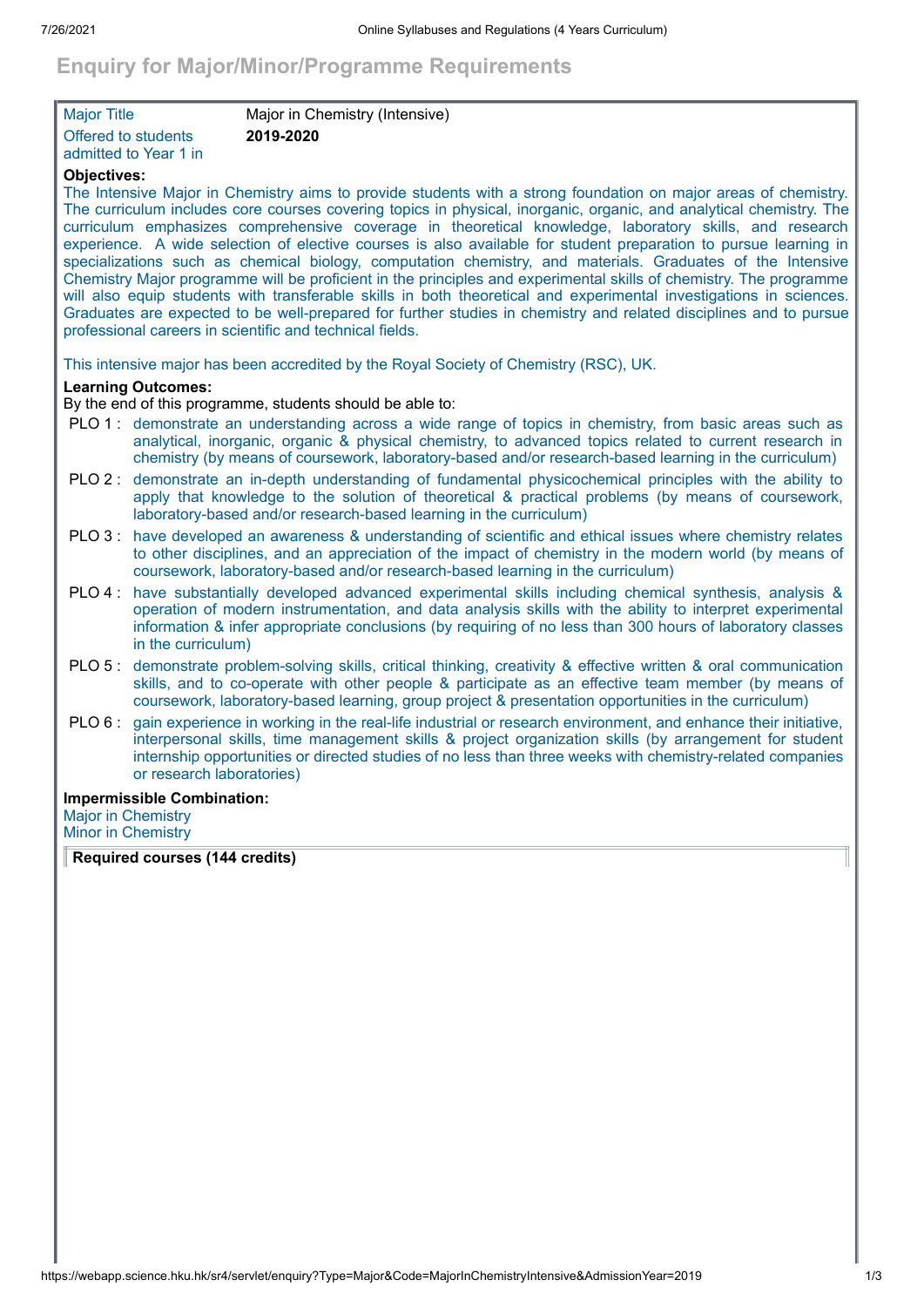| 1. Introductory level courses (54 credits)                                                                |                                                                                                                |          |
|-----------------------------------------------------------------------------------------------------------|----------------------------------------------------------------------------------------------------------------|----------|
|                                                                                                           | <b>Disciplinary Core Courses: Science Foundation Courses (12 credits)</b>                                      |          |
| <b>SCNC1111</b>                                                                                           | Scientific method and reasoning (6)                                                                            | (Note 1) |
| <b>SCNC1112</b>                                                                                           | Fundamentals of modern science (6)                                                                             | (Note 1) |
|                                                                                                           | <b>Disciplinary Core Courses (36 credits)</b>                                                                  |          |
| <b>CHEM1042</b>                                                                                           | General chemistry I (6)                                                                                        | (Note 1) |
| <b>CHEM1043</b>                                                                                           | General chemistry II (6)                                                                                       | (Note 1) |
| CHEM2241                                                                                                  | Analytical chemistry I (6)                                                                                     | (Note 1) |
| <b>CHEM2341</b>                                                                                           | Inorganic chemistry I (6)                                                                                      | (Note 1) |
| <b>CHEM2441</b>                                                                                           | Organic chemistry I (6)                                                                                        | (Note 1) |
| <b>CHEM2541</b>                                                                                           | Introductory physical chemistry (6)                                                                            | (Note 1) |
| <b>Disciplinary Electives (6 credits)</b>                                                                 |                                                                                                                |          |
| (Students are encouraged to meet with a Chemistry Course Selection Advisor in the course selection period |                                                                                                                |          |
|                                                                                                           | to discuss which of the following courses they should take based on their previous background in Mathematics.) |          |
| CHEM1044                                                                                                  | Mathematics in chemistry (6)                                                                                   |          |
| <b>COMP1117</b>                                                                                           | Computer programming (6)                                                                                       |          |
| <b>MATH1011</b>                                                                                           | University mathematics I (6)                                                                                   |          |
| MATH1013                                                                                                  | University mathematics II (6)                                                                                  |          |
| STAT1601                                                                                                  | Elementary statistical methods (6)                                                                             |          |
| STAT1603                                                                                                  | Introductory statistics (6)                                                                                    |          |
|                                                                                                           | 2. Advanced level courses (78 credits)                                                                         |          |
| <b>Disciplinary Core Course (66 credits)</b>                                                              |                                                                                                                |          |
| <b>CHEM3143</b>                                                                                           | Introduction to materials chemistry (6)                                                                        |          |
| <b>CHEM3241</b>                                                                                           | Analytical chemistry II: chemical instrumentation (6)                                                          | (Note 1) |
| CHEM3341                                                                                                  | Inorganic chemistry II (6)                                                                                     | (Note 1) |
| <b>CHEM3441</b>                                                                                           | Organic chemistry II (6)                                                                                       | (Note 1) |
| <b>CHEM3443</b>                                                                                           | Organic chemistry laboratory (6)                                                                               | (Note 1) |
| <b>CHEM3445</b>                                                                                           | Integrated laboratory (6)                                                                                      |          |
| <b>CHEM3541</b>                                                                                           | Physical chemistry: Introduction to quantum chemistry                                                          | (Note 1) |
|                                                                                                           | (6)                                                                                                            |          |
| <b>CHEM3542</b>                                                                                           | Physical chemistry: statistical thermodynamics and                                                             |          |
|                                                                                                           | kinetics theory (6)                                                                                            |          |
| <b>CHEM4142</b>                                                                                           | Symmetry, group theory and applications (6)                                                                    |          |
| <b>CHEM4144</b>                                                                                           | Advanced materials (6)                                                                                         |          |
| <b>CHEM4241</b>                                                                                           | Modern chemical instrumentation and applications (6)                                                           |          |
| <b>Disciplinary Electives (12 credits)</b>                                                                |                                                                                                                |          |
| At least 12 credits selected from the following courses:                                                  |                                                                                                                |          |
| (Note that one of the two elective courses selected must contain a laboratory component. Courses marked   |                                                                                                                |          |
| with (lab) have a laboratory component. The list of electives given below may be subject to change.)      |                                                                                                                |          |
| CHEM4143                                                                                                  | Interfacial science and technology (6)                                                                         |          |
| <b>CHEM4145</b>                                                                                           | Medicinal chemistry (6)                                                                                        |          |
| <b>CHEM4147</b>                                                                                           | Supramolecular chemistry (6)                                                                                   |          |
| <b>CHEM4148</b>                                                                                           | Frontiers in Modern Chemical Science (6)                                                                       |          |
| <b>CHEM4242</b>                                                                                           | Analytical chemistry (6)                                                                                       | (lab)    |
| <b>CHEM4341</b>                                                                                           | Advanced inorganic chemistry (6)                                                                               |          |
| <b>CHEM4342</b>                                                                                           | Organometallic chemistry (6)                                                                                   | (lab)    |
| <b>CHEM4441</b>                                                                                           | Advanced organic chemistry (6)                                                                                 |          |
| <b>CHEM4443</b>                                                                                           | Integrated organic synthesis (6)                                                                               | (lab)    |
| CHEM4444                                                                                                  | Chemical biology (6)                                                                                           |          |
| <b>CHEM4542</b>                                                                                           | Computational chemistry (6)                                                                                    | (lab)    |
| <b>CHEM4543</b>                                                                                           | Advanced physical chemistry (6)                                                                                |          |
| <b>CHEM4544</b>                                                                                           | Electrochemical science and technology (6)                                                                     | (lab)    |
| 3. Capstone requirement (12 credits)                                                                      |                                                                                                                |          |
|                                                                                                           | At least 12 credits selected from the following courses:                                                       |          |
| <b>CHEM3999</b>                                                                                           | Directed studies in chemistry (6)                                                                              |          |
| <b>CHEM4966</b>                                                                                           | Chemistry internship (6)                                                                                       |          |
| <b>CHEM4999</b>                                                                                           | Chemistry project (12)                                                                                         |          |
|                                                                                                           |                                                                                                                |          |